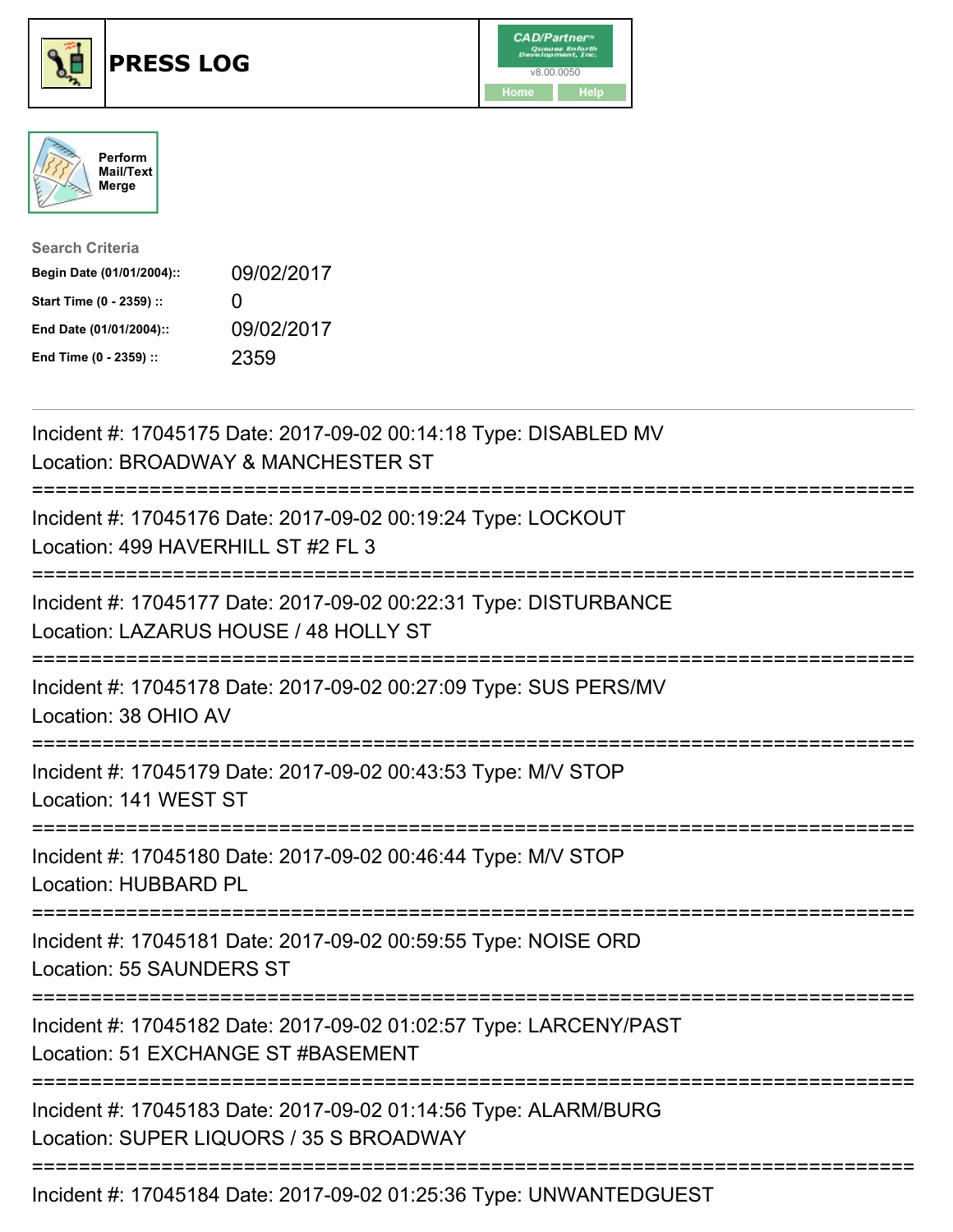Location: 481 HAMPSHIRE ST #B

=========================================================================== Incident #: 17045185 Date: 2017-09-02 01:37:35 Type: M/V STOP Location: BROADWAY & CROSS ST =========================================================================== Incident #: 17045186 Date: 2017-09-02 01:39:51 Type: EXTRA SURVEIL Location: PEMBERTON / CANAL ST =========================================================================== Incident #: 17045187 Date: 2017-09-02 01:42:05 Type: HIT & RUN M/V Location: ENTERPRIZE RENT A CAR / 660 S UNION ST =========================================================================== Incident #: 17045188 Date: 2017-09-02 02:04:21 Type: M/V STOP Location: S BROADWAY & SALEM ST =========================================================================== Incident #: 17045189 Date: 2017-09-02 02:06:02 Type: M/V STOP Location: HAMPSHIRE ST & TREMONT ST =========================================================================== Incident #: 17045190 Date: 2017-09-02 02:11:49 Type: CK WELL BEING Location: 2 CANTON ST FL 3 =========================================================================== Incident #: 17045191 Date: 2017-09-02 02:14:45 Type: M/V STOP Location: BOXFORD ST & S UNION ST =========================================================================== Incident #: 17045192 Date: 2017-09-02 02:15:51 Type: DISORDERLY Location: 272 BROADWAY =========================================================================== Incident #: 17045193 Date: 2017-09-02 02:19:51 Type: MEDIC SUPPORT Location: 28 SUMMER ST #BACK FL 2 =========================================================================== Incident #: 17045194 Date: 2017-09-02 02:21:51 Type: AUTO ACC/PI Location: BROADWAY & ESSEX ST =========================================================================== Incident #: 17045195 Date: 2017-09-02 02:30:13 Type: NOISE ORD Location: 274 F HAVERHILL ST #11 =========================================================================== Incident #: 17045196 Date: 2017-09-02 02:31:02 Type: M/V STOP Location: SPRUCE ST =========================================================================== Incident #: 17045197 Date: 2017-09-02 02:32:44 Type: SHOTS FIRED Location: PARK ST & SPRUCE ST =========================================================================== Incident #: 17045198 Date: 2017-09-02 02:35:02 Type: HIT & RUN M/V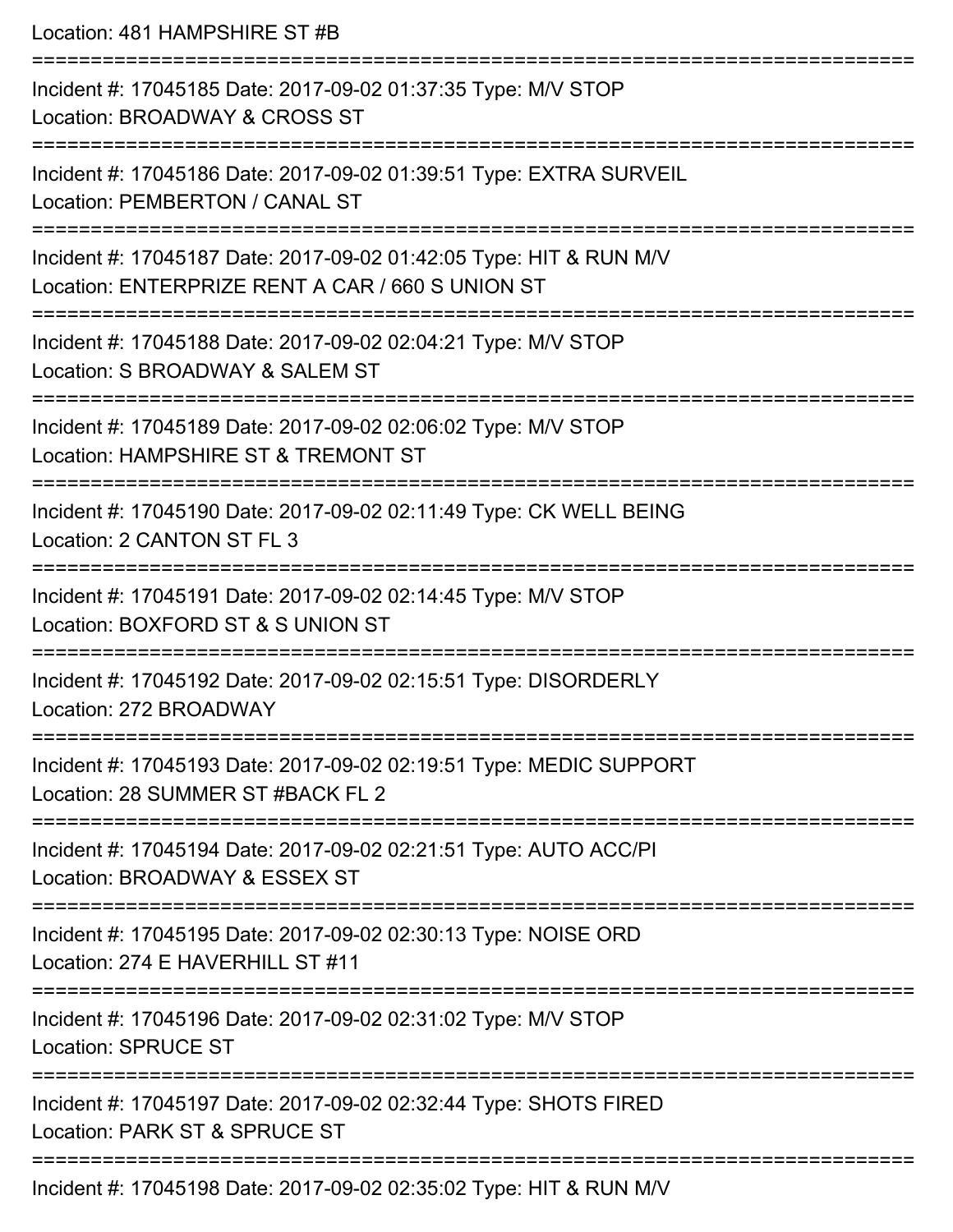| Incident #: 17045200 Date: 2017-09-02 02:51:49 Type: M/V STOP<br>Location: S BROADWAY & SHATTUCK ST  |
|------------------------------------------------------------------------------------------------------|
| Incident #: 17045199 Date: 2017-09-02 02:52:05 Type: M/V STOP<br>Location: MAPLE ST & WHITE ST       |
| Incident #: 17045201 Date: 2017-09-02 02:57:15 Type: M/V STOP<br>Location: DOYLE ST & WATER ST       |
| Incident #: 17045202 Date: 2017-09-02 02:58:17 Type: NOISE ORD<br>Location: 31 PLATT ST              |
| Incident #: 17045203 Date: 2017-09-02 03:21:39 Type: NOISE ORD<br>Location: 82 BENNINGTON ST FL 2    |
| Incident #: 17045204 Date: 2017-09-02 03:33:22 Type: NOISE ORD<br>Location: 274 E HAVERHILL ST #11   |
| Incident #: 17045205 Date: 2017-09-02 03:38:22 Type: M/V STOP<br>Location: BROADWAY & ESSEX ST       |
| Incident #: 17045206 Date: 2017-09-02 03:41:56 Type: M/V STOP<br>Location: BENNINGTON ST & MYRTLE ST |
| Incident #: 17045207 Date: 2017-09-02 03:45:01 Type: M/V STOP<br>Location: FOSTER ST & MARKET ST     |
| Incident #: 17045209 Date: 2017-09-02 03:47:39 Type: CK WELL BEING<br>Location: 124 LAWRENCE ST      |
| Incident #: 17045208 Date: 2017-09-02 03:47:50 Type: M/V STOP<br>Location: EVERETT ST & ROWE ST      |
| Incident #: 17045210 Date: 2017-09-02 03:49:22 Type: NOISE ORD<br>Location: 84 OAK ST FL 3           |
| Incident #: 17045211 Date: 2017-09-02 03:52:22 Type: M/V STOP<br><b>Location: FALLS BRIDGE</b>       |
| Incident #: 17045212 Date: 2017-09-02 03:58:13 Type: M/V STOP                                        |

 $\mathcal{L}$ ... FALLO BRIDGE / null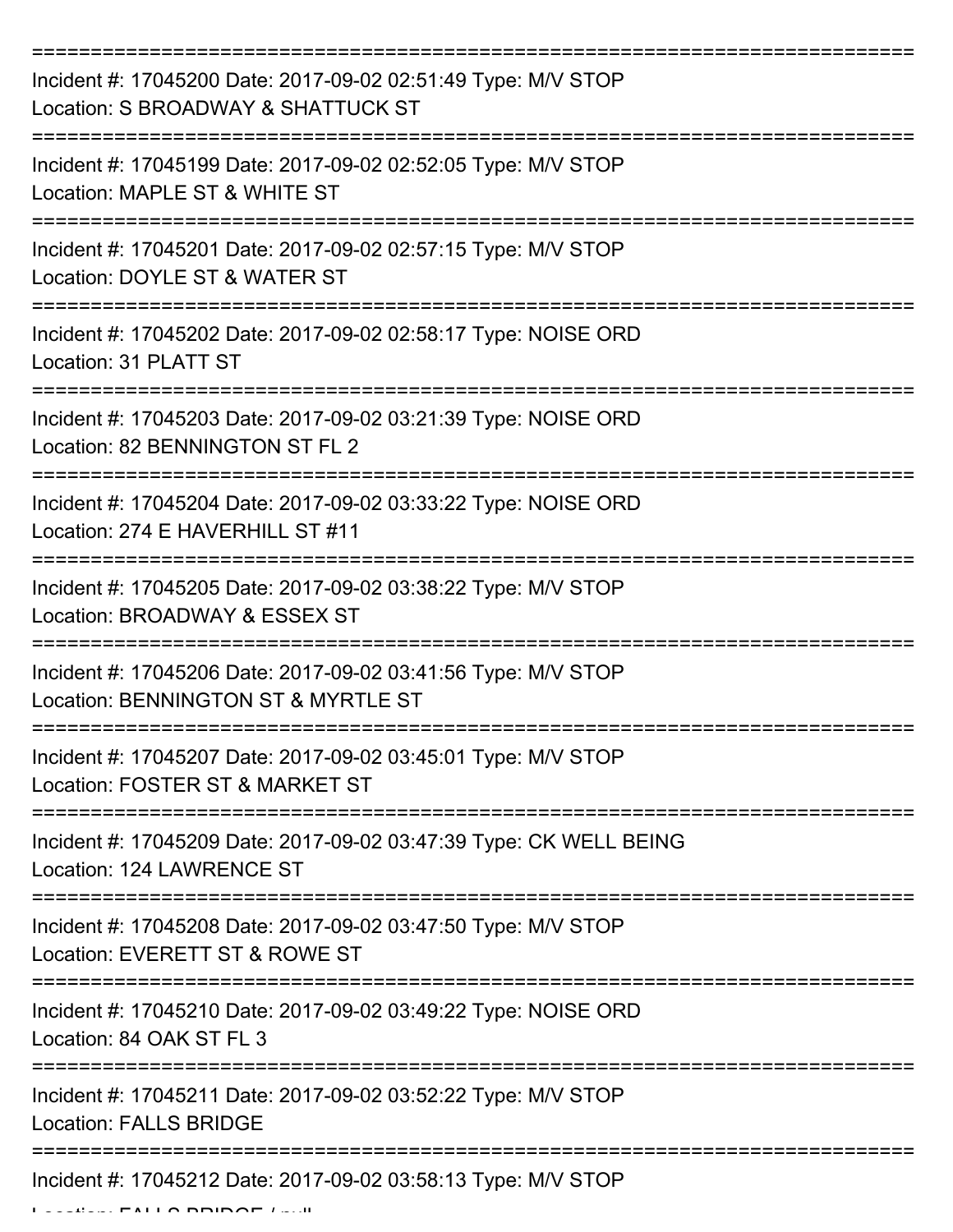| Incident #: 17045213 Date: 2017-09-02 03:58:58 Type: BUILDING CHK<br>Location: HAFFNERS GAS STATION / 262 LAWRENCE ST |
|-----------------------------------------------------------------------------------------------------------------------|
| Incident #: 17045214 Date: 2017-09-02 04:08:39 Type: THREATS<br>Location: 92 MARKET ST                                |
| Incident #: 17045215 Date: 2017-09-02 04:20:49 Type: M/V STOP<br>Location: ALLSTON ST & WOODLAND ST                   |
| Incident #: 17045216 Date: 2017-09-02 04:37:08 Type: EXTRA SURVEIL<br>Location: PEMBERTON PARK / null                 |
| Incident #: 17045217 Date: 2017-09-02 04:54:54 Type: M/V STOP<br>Location: BOAT RAMP / null                           |
| Incident #: 17045218 Date: 2017-09-02 05:03:45 Type: DOMESTIC/PROG<br>Location: 450 LOWELL ST                         |
| Incident #: 17045219 Date: 2017-09-02 07:13:15 Type: M/V STOP<br>Location: MELVIN ST & WINTER ST                      |
| Incident #: 17045220 Date: 2017-09-02 07:17:30 Type: PARK & WALK<br>Location: 667 ESSEX ST                            |
| Incident #: 17045221 Date: 2017-09-02 07:22:28 Type: AUTO ACC/NO PI<br>Location: TOW / 393 LOWELL ST                  |
| Incident #: 17045222 Date: 2017-09-02 07:26:33 Type: M/V STOP<br>Location: CANAL ST & MARSTON ST                      |
| Incident #: 17045223 Date: 2017-09-02 07:40:53 Type: M/V STOP<br>Location: LAWRENCE ST & TRENTON ST                   |
| Incident #: 17045224 Date: 2017-09-02 07:58:39 Type: ALARM/BURG<br>Location: RIVERWALK PROPERTIES / 280 MERRIMACK ST  |
| Incident #: 17045225 Date: 2017-09-02 08:21:47 Type: ANIMAL COMPL<br>Location: 23 BROOKFIELD ST                       |
| Incident #: 17045226 Date: 2017-09-02 08:28:30 Type: M/V STOP                                                         |

Location: CANAL ST & HINIION ST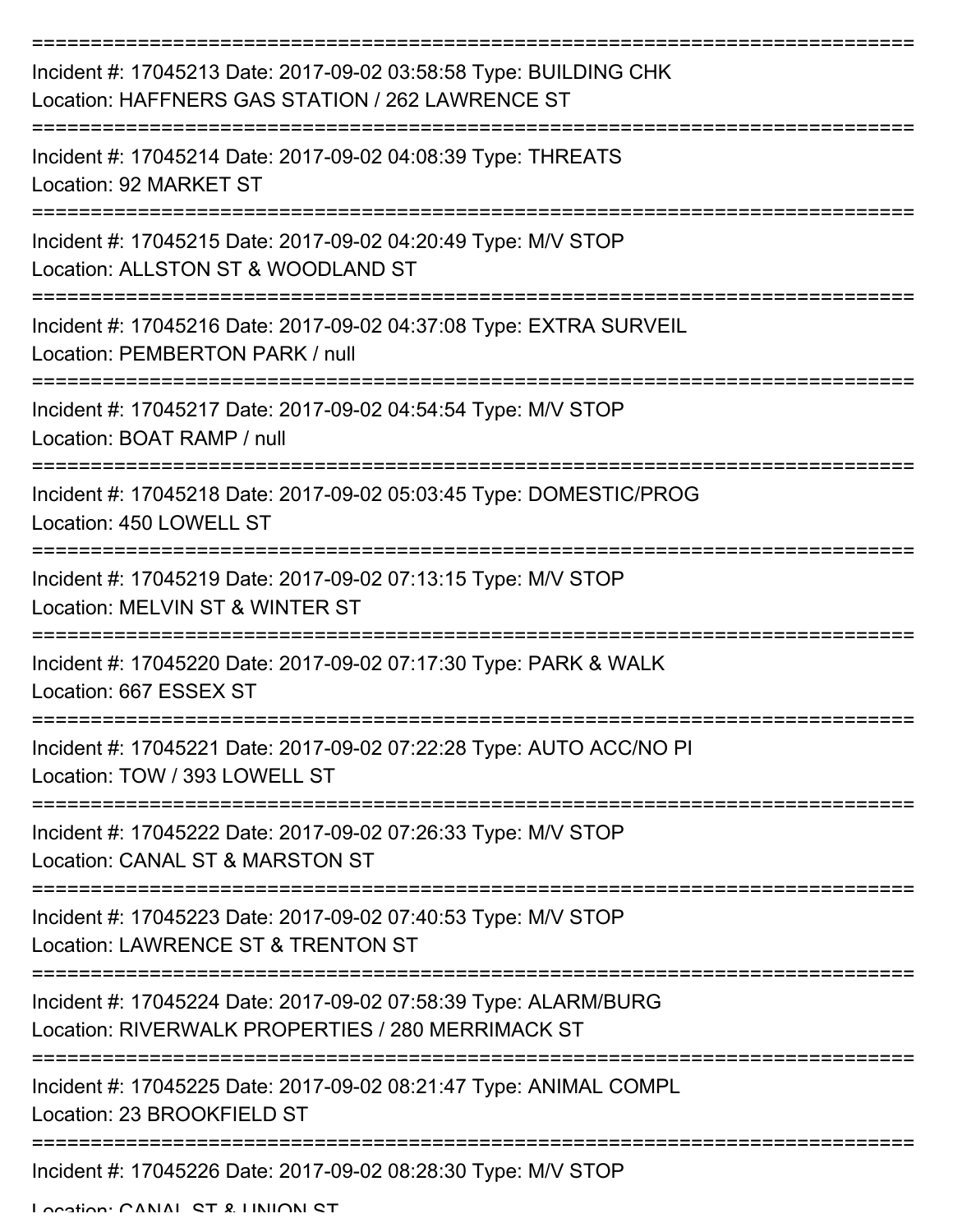| Incident #: 17045227 Date: 2017-09-02 08:59:11 Type: ALARMS<br>Location: ARLINGTON SCHOOL / 150 ARLINGTON ST |
|--------------------------------------------------------------------------------------------------------------|
| Incident #: 17045228 Date: 2017-09-02 09:09:09 Type: DISTURBANCE<br>Location: 214 PHILLIPS ST #3-1 FL 1      |
| Incident #: 17045229 Date: 2017-09-02 09:09:44 Type: A&B PROG<br>Location: 214 PHILLIPS ST                   |
| Incident #: 17045230 Date: 2017-09-02 09:16:15 Type: DISTURBANCE<br>Location: 48 FAIRMONT ST                 |
| Incident #: 17045231 Date: 2017-09-02 09:30:50 Type: ALARM/BURG<br>Location: PAYLESS SHOES / 700 ESSEX ST    |
| Incident #: 17045232 Date: 2017-09-02 09:47:46 Type: SPECIAL CHECK<br>Location: FROST SCHOOL / 33 HAMLET ST  |
| Incident #: 17045233 Date: 2017-09-02 09:54:13 Type: M/V STOP<br>Location: 73 FERRY ST                       |
| Incident #: 17045234 Date: 2017-09-02 09:56:23 Type: DISTURBANCE<br>Location: ARREST / 28 SUMMER ST #2 FL 2  |
| Incident #: 17045235 Date: 2017-09-02 10:00:38 Type: SUS PERS/MV<br><b>Location: ESSEX PROJECTS</b>          |
| Incident #: 17045257 Date: 2017-09-02 10:00:54 Type: STOL/MV/PAS<br>Location: 255 ESSEX ST                   |
| Incident #: 17045236 Date: 2017-09-02 10:02:15 Type: PARK & WALK<br><b>Location: ESSEX PROJECT</b>           |
| Incident #: 17045237 Date: 2017-09-02 10:16:21 Type: PROSTITUTION<br>Location: FRANKLIN ST & TREMONT         |
| Incident #: 17045238 Date: 2017-09-02 10:19:04 Type: M/V STOP<br><b>Location: 11 HANCOCK ST</b>              |
| Incident #: 17045239 Date: 2017-09-02 10:22:15 Type: M/V STOP<br>Location: 410 ESSEX ST                      |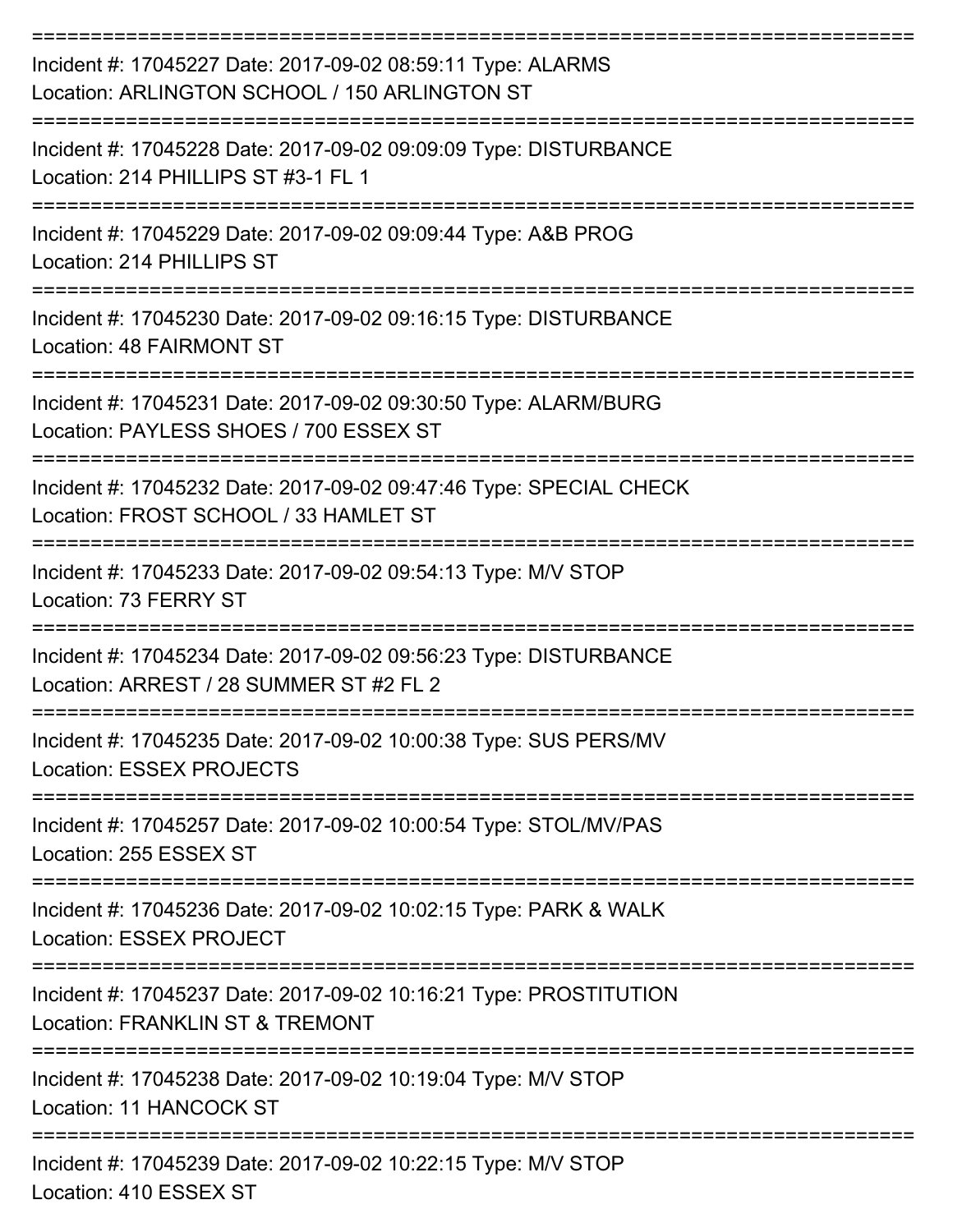| Incident #: 17045240 Date: 2017-09-02 10:26:58 Type: SPECIAL CHECK<br>Location: BOWDOIN ST & CLIFTON ST                                |
|----------------------------------------------------------------------------------------------------------------------------------------|
| ================<br>Incident #: 17045247 Date: 2017-09-02 10:27:50 Type: LARCENY/PAST<br>Location: 106 COMMON ST                       |
| Incident #: 17045241 Date: 2017-09-02 10:28:20 Type: M/V STOP<br>Location: FERGUSON ST & S BROADWAY<br>===============                 |
| Incident #: 17045242 Date: 2017-09-02 10:30:32 Type: SPECIAL CHECK<br>Location: BOWDOIN ST & CLIFTON ST<br>=========================== |
| Incident #: 17045243 Date: 2017-09-02 10:30:57 Type: M/V STOP<br>Location: 38 MELROSE ST                                               |
| Incident #: 17045244 Date: 2017-09-02 10:32:34 Type: PARK & WALK<br><b>Location: HOLT ST</b>                                           |
| Incident #: 17045245 Date: 2017-09-02 10:33:03 Type: MV/BLOCKING<br>Location: 170 GARDEN ST                                            |
| Incident #: 17045246 Date: 2017-09-02 10:37:18 Type: PROSTITUTION<br>Location: BROADWAY & BROADWAY AVE                                 |
| Incident #: 17045248 Date: 2017-09-02 10:44:41 Type: GENERAL SERV<br>Location: 32 LAWRENCE ST                                          |
| Incident #: 17045249 Date: 2017-09-02 10:45:13 Type: SPECIAL CHECK<br>Location: FROST SCHOOL / 33 HAMLET ST                            |
| Incident #: 17045250 Date: 2017-09-02 10:45:42 Type: AUTO ACC/NO PI<br>Location: 38 SARGENT ST                                         |
| Incident #: 17045251 Date: 2017-09-02 10:53:03 Type: SUS PERS/MV<br>Location: AMESBURY ST & COMMON ST                                  |
| Incident #: 17045252 Date: 2017-09-02 10:55:38 Type: M/V STOP<br>Location: 42 MELROSE ST                                               |
| Incident #: 17045253 Date: 2017-09-02 11:00:18 Type: PARK & WALK<br>Location: S COMMON                                                 |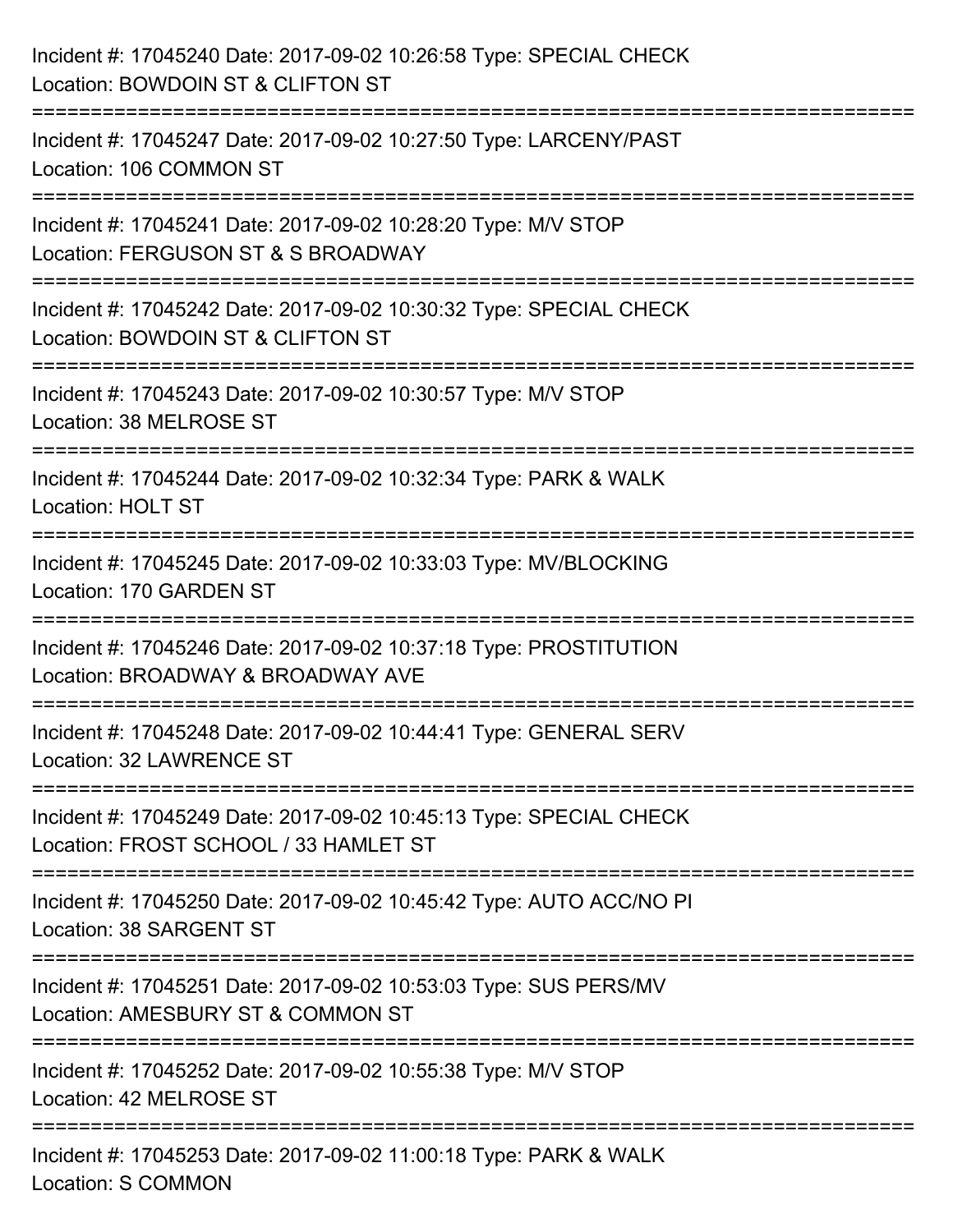| Incident #: 17045254 Date: 2017-09-02 11:02:23 Type: MAL DAMAGE<br>Location: 592 S UNION ST<br>=========================            |
|-------------------------------------------------------------------------------------------------------------------------------------|
| Incident #: 17045256 Date: 2017-09-02 11:11:14 Type: AUTO ACC/NO PI<br>Location: 436 S UNION ST                                     |
| Incident #: 17045255 Date: 2017-09-02 11:11:28 Type: M/V STOP<br>Location: 41 MEDFORD ST<br>:=============================          |
| Incident #: 17045258 Date: 2017-09-02 11:22:08 Type: M/V STOP<br>Location: 9 HANCOCK ST                                             |
| Incident #: 17045259 Date: 2017-09-02 11:26:05 Type: MEDIC SUPPORT<br>Location: BURGER KING / 187 BROADWAY<br>===================== |
| Incident #: 17045260 Date: 2017-09-02 11:29:54 Type: CK WELL BEING<br>Location: 214 PHILLIPS ST                                     |
| Incident #: 17045261 Date: 2017-09-02 11:33:46 Type: M/V STOP<br>Location: ROTARY / MELVIN ST                                       |
| Incident #: 17045262 Date: 2017-09-02 11:43:34 Type: ALARM/BURG<br>Location: LAWRENCE EXPERIMENT STATION / 37 SHATTUCK ST           |
| Incident #: 17045266 Date: 2017-09-02 11:51:06 Type: AUTO ACC/NO PI<br>Location: WILLIAMS ST & SWAN AVE                             |
| Incident #: 17045263 Date: 2017-09-02 11:59:26 Type: AUTO ACC/NO PI<br>Location: WINTHROP AV                                        |
| Incident #: 17045264 Date: 2017-09-02 12:01:29 Type: M/V STOP<br>Location: 77 S UNION ST                                            |
| Incident #: 17045265 Date: 2017-09-02 12:09:20 Type: PARK & WALK<br><b>Location: ESSEX PROJECTS</b>                                 |
| Incident #: 17045267 Date: 2017-09-02 12:14:33 Type: SPECIAL CHECK<br>Location: BOWDOIN ST & CLIFTON ST                             |
| Incident #: 17045268 Date: 2017-09-02 12:18:58 Type: ALARM/BURG<br>Location: CHARMA RESD. / 50 MARSTON ST FL 2                      |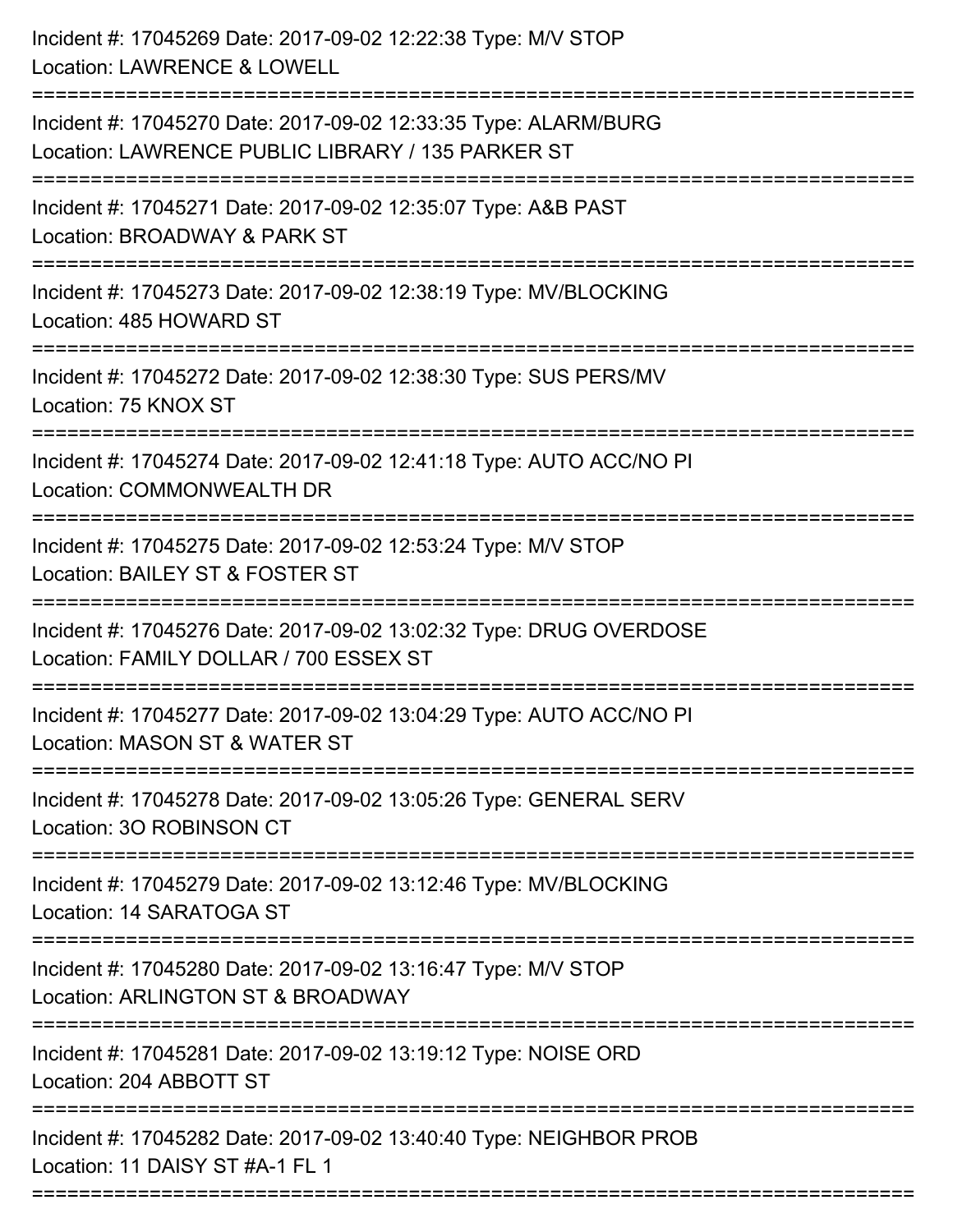Location: 257 BROADWAY #2

| Incident #: 17045283 Date: 2017-09-02 13:42:27 Type: NOISE ORD<br>Location: 130 HIGH ST                                                |
|----------------------------------------------------------------------------------------------------------------------------------------|
| Incident #: 17045284 Date: 2017-09-02 13:43:15 Type: DISTURBANCE<br>Location: 249 HAMPSHIRE ST                                         |
| Incident #: 17045286 Date: 2017-09-02 13:48:28 Type: SPECIAL CHECK<br><b>Location: NIGHTNGALE CT</b>                                   |
| Incident #: 17045287 Date: 2017-09-02 13:52:29 Type: SUS PERS/MV<br>Location: SLE SCHOOL / 165 CRAWFORD ST                             |
| Incident #: 17045288 Date: 2017-09-02 13:52:36 Type: AUTO ACC/UNK PI<br>Location: 326 LAWRENCE ST                                      |
| Incident #: 17045289 Date: 2017-09-02 13:56:43 Type: MEDIC SUPPORT<br>Location: 10 ROBERTA LN                                          |
| Incident #: 17045290 Date: 2017-09-02 14:06:02 Type: SPECIAL CHECK<br><b>Location: HANCOCK ST</b>                                      |
| Incident #: 17045291 Date: 2017-09-02 14:08:48 Type: SPECIAL CHECK<br>Location: LAWRENCE ST & OAK ST                                   |
| Incident #: 17045292 Date: 2017-09-02 14:15:28 Type: ANIMAL COMPL<br>Location: 700 ESSEX ST                                            |
| =======================<br>Incident #: 17045293 Date: 2017-09-02 14:28:40 Type: SPECIAL CHECK<br>Location: FROST SCHOOL / 33 HAMLET ST |
| Incident #: 17045294 Date: 2017-09-02 14:53:02 Type: INVEST CONT<br>Location: 117 WILLOW                                               |
| Incident #: 17045295 Date: 2017-09-02 15:05:36 Type: ROBBERY PROG<br>Location: PRONTO PIZZA / 65 S UNION ST                            |
| Incident #: 17045296 Date: 2017-09-02 15:12:19 Type: AUTO ACC/NO PI<br>Location: AMERICAS FOOD BASKET / 73 WINTHROP AV                 |
|                                                                                                                                        |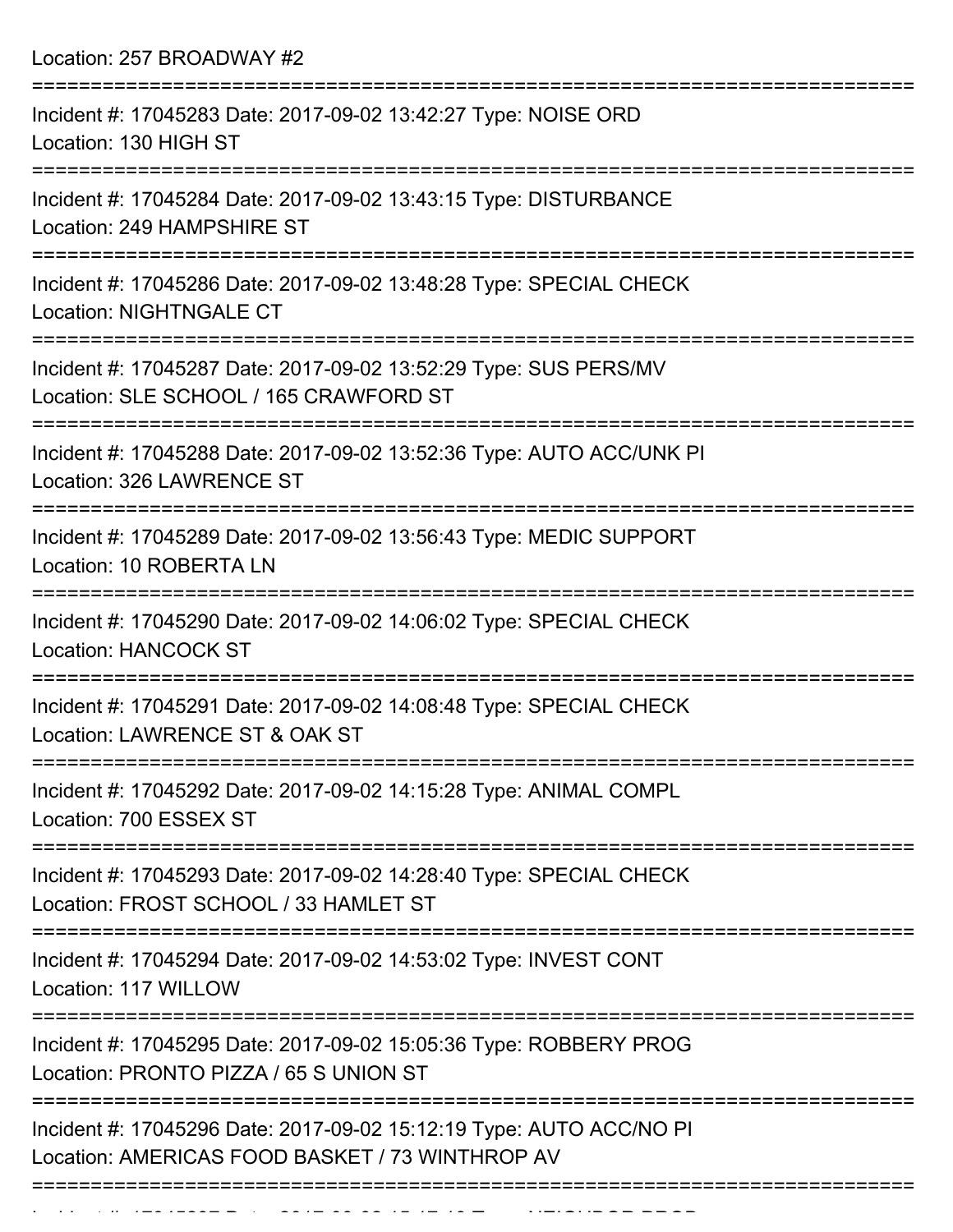Location: 252 S BROADWAY FL 2

| Incident #: 17045298 Date: 2017-09-02 15:19:20 Type: LARCENY/ATTMEPT<br>Location: MARSHALLS / 73 WINTHROP AV          |
|-----------------------------------------------------------------------------------------------------------------------|
| Incident #: 17045299 Date: 2017-09-02 15:25:32 Type: DISTURBANCE<br>Location: SEVEN ELEVEN / 99 HAMPSHIRE ST          |
| Incident #: 17045300 Date: 2017-09-02 15:31:44 Type: INVEST CONT<br>Location: 204 ABBOTT ST                           |
| Incident #: 17045304 Date: 2017-09-02 15:50:13 Type: AUTO ACC/PI<br>Location: BROADWAY AV & WASHINGTON ST             |
| Incident #: 17045301 Date: 2017-09-02 16:00:10 Type: ALARM/BURG<br>Location: 84 WALNUT ST                             |
| Incident #: 17045302 Date: 2017-09-02 16:12:35 Type: THREATS/PROG<br>Location: CANTON ST & PROSPECT ST                |
| Incident #: 17045303 Date: 2017-09-02 16:16:29 Type: MEDIC SUPPORT<br>Location: MCDONALDS / 50 BROADWAY               |
| Incident #: 17045305 Date: 2017-09-02 16:20:34 Type: SPECIAL CHECK<br>Location: ESSEX ST PROJECTS                     |
| Incident #: 17045306 Date: 2017-09-02 16:23:47 Type: SPECIAL CHECK<br><b>Location: HANCOCK PROJECTS</b>               |
| =========<br>Incident #: 17045307 Date: 2017-09-02 16:23:57 Type: DISABLED MV<br>Location: WALGREENS / 220 S BROADWAY |
| Incident #: 17045308 Date: 2017-09-02 16:27:18 Type: NOISE ORD<br>Location: 98 FARNHAM ST                             |
| Incident #: 17045309 Date: 2017-09-02 16:28:56 Type: MAL DAMAGE<br>Location: 592 S UNION ST                           |
| Incident #: 17045310 Date: 2017-09-02 16:31:19 Type: A&B PAST<br>Location: 14 SPRUCE ST                               |
|                                                                                                                       |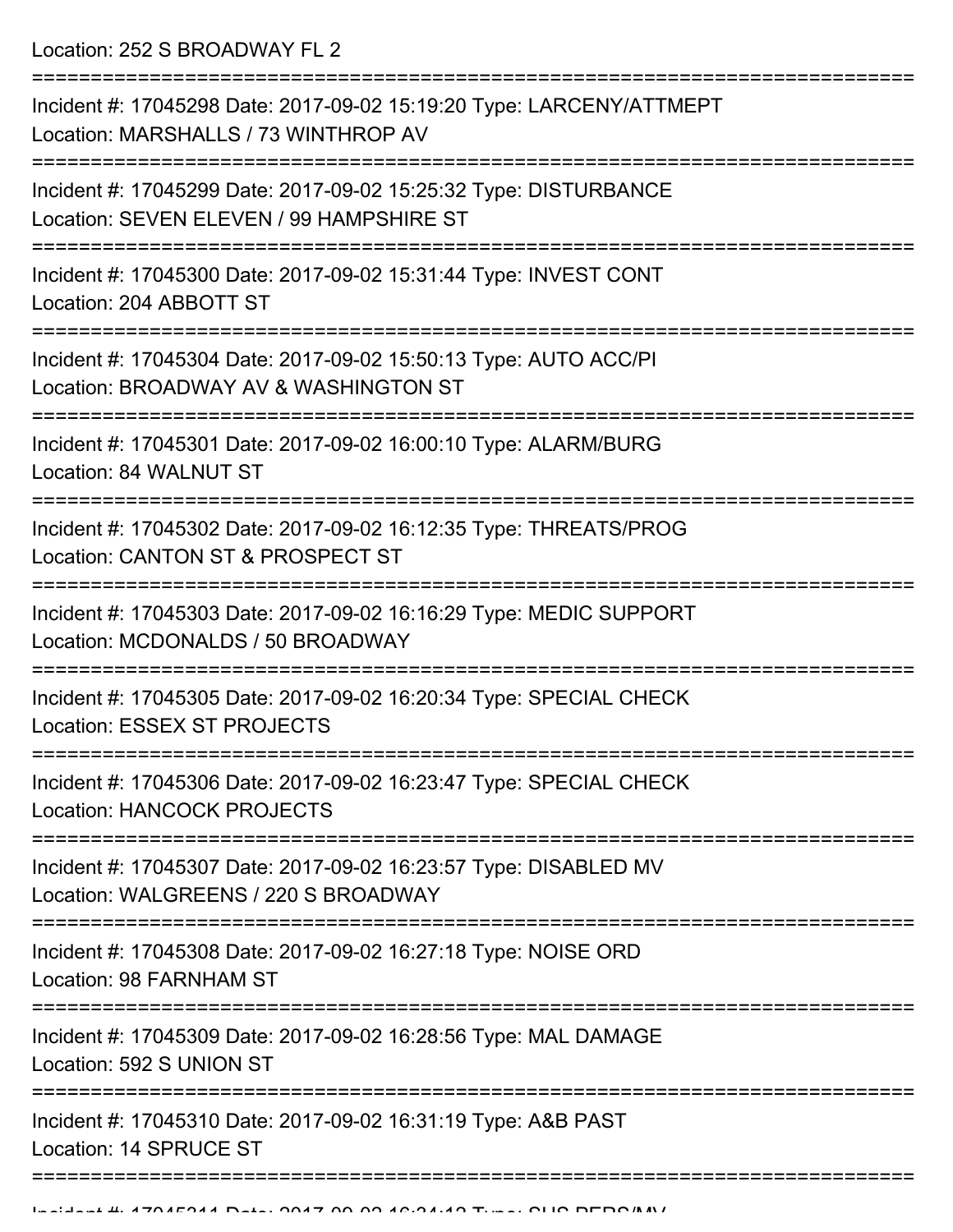Location: 207 MARSTON ST =========================================================================== Incident #: 17045312 Date: 2017-09-02 16:36:04 Type: LOST PROPERTY Location: 53 WOODLAND ST #3 =========================================================================== Incident #: 17045314 Date: 2017-09-02 16:39:08 Type: SUS PERS/MV Location: 132 BEACON AV =========================================================================== Incident #: 17045313 Date: 2017-09-02 16:41:25 Type: M/V STOP Location: CANAL ST & UNION ST =========================================================================== Incident #: 17045315 Date: 2017-09-02 16:42:39 Type: AUTO ACC/PI Location: TOW / 473 HAVERHILL ST =========================================================================== Incident #: 17045319 Date: 2017-09-02 16:53:52 Type: LOUD NOISE Location: 131 EXCHANGE ST =========================================================================== Incident #: 17045316 Date: 2017-09-02 16:54:01 Type: MV/BLOCKING Location: 330 LOWELL ST =========================================================================== Incident #: 17045317 Date: 2017-09-02 16:55:00 Type: LOUD NOISE Location: 131 EXCHANGE ST =========================================================================== Incident #: 17045318 Date: 2017-09-02 17:03:23 Type: KEEP PEACE Location: 14 SPRUCE ST =========================================================================== Incident #: 17045320 Date: 2017-09-02 17:11:03 Type: SUS PERS/MV Location: 81 MARBLE AV =========================================================================== Incident #: 17045321 Date: 2017-09-02 17:15:06 Type: SUS PERS/MV Location: 675 ESSEX ST =========================================================================== Incident #: 17045322 Date: 2017-09-02 17:16:31 Type: NOISE ORD Location: F HAVERHILL ST & FLM ST =========================================================================== Incident #: 17045323 Date: 2017-09-02 17:25:51 Type: NOISE ORD Location: 38 E HAVERHILL ST =========================================================================== Incident #: 17045324 Date: 2017-09-02 17:26:34 Type: TOW OF M/V Location: TRESPASS / 33 WOODLAND ST ===========================================================================

Incident #: 17045325 Date: 2017-09-02 17:35:18 Type: DK (DRUNK)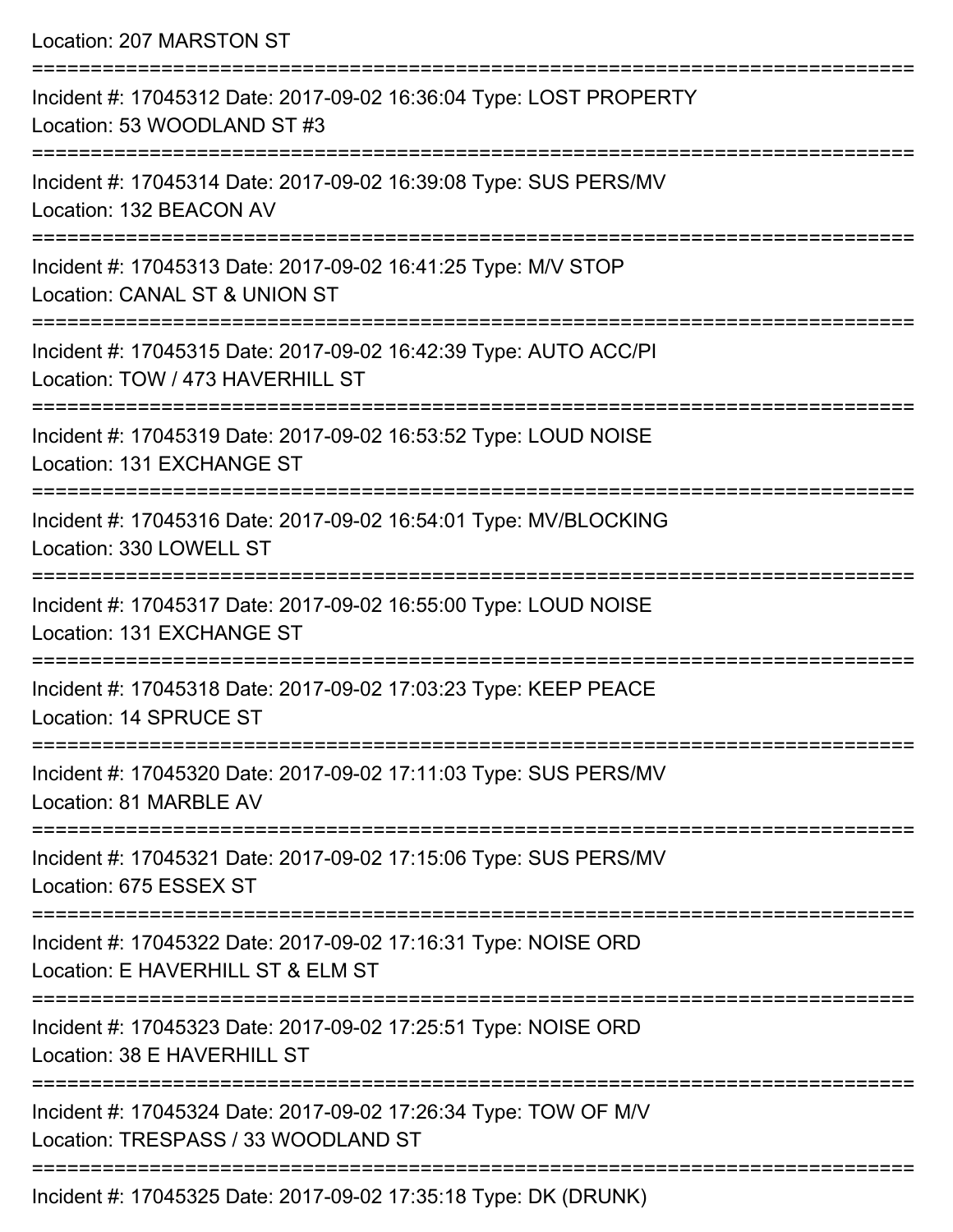| Incident #: 17045326 Date: 2017-09-02 17:35:20 Type: DISTURBANCE<br>Location: DAYBREAK SHELTER / 19 WINTER ST                                        |
|------------------------------------------------------------------------------------------------------------------------------------------------------|
| Incident #: 17045327 Date: 2017-09-02 17:45:05 Type: PARK & WALK<br>Location: MERRIMACK COURTS / null                                                |
| Incident #: 17045328 Date: 2017-09-02 17:46:51 Type: MEDIC SUPPORT<br>Location: ESSEX ST & JACKSON ST                                                |
| Incident #: 17045329 Date: 2017-09-02 17:52:04 Type: SUS PERS/MV<br>Location: MARKET ST & PARKER ST                                                  |
| Incident #: 17045330 Date: 2017-09-02 17:53:57 Type: FIRE WORKS<br>Location: 623 ESSEX ST                                                            |
| Incident #: 17045331 Date: 2017-09-02 17:54:20 Type: SUS PERS/MV<br>Location: ARREST FALLS BRIDGE / null                                             |
| Incident #: 17045332 Date: 2017-09-02 18:04:22 Type: UNWANTEDGUEST<br>Location: ARREST DAYBREAK SHELTER / 19 WINTER ST                               |
| Incident #: 17045334 Date: 2017-09-02 18:09:00 Type: UNWANTEDGUEST<br>Location: 14 SPRUCE ST                                                         |
| ===============================<br>Incident #: 17045333 Date: 2017-09-02 18:09:04 Type: TOW OF M/V<br>Location: SWEENEYS PACKAGE STORE / 90 ESSEX ST |
| Incident #: 17045336 Date: 2017-09-02 18:13:24 Type: DISORDERLY<br>Location: 46 SALEM ST                                                             |
| Incident #: 17045335 Date: 2017-09-02 18:13:28 Type: M/V STOP<br>Location: BOWDOIN ST & CLIFTON ST                                                   |
| Incident #: 17045337 Date: 2017-09-02 18:17:05 Type: ALARMS<br>Location: COMMUNITY DAY CHARTER SCHOOL / 73 PROSPECT ST                               |
| Incident #: 17045338 Date: 2017-09-02 18:21:00 Type: NEIGHBOR PROB<br>Location: 59 TREMONT ST FL 1                                                   |
| Incident #: 17045339 Date: 2017-09-02 18:24:57 Type: M/V STOP                                                                                        |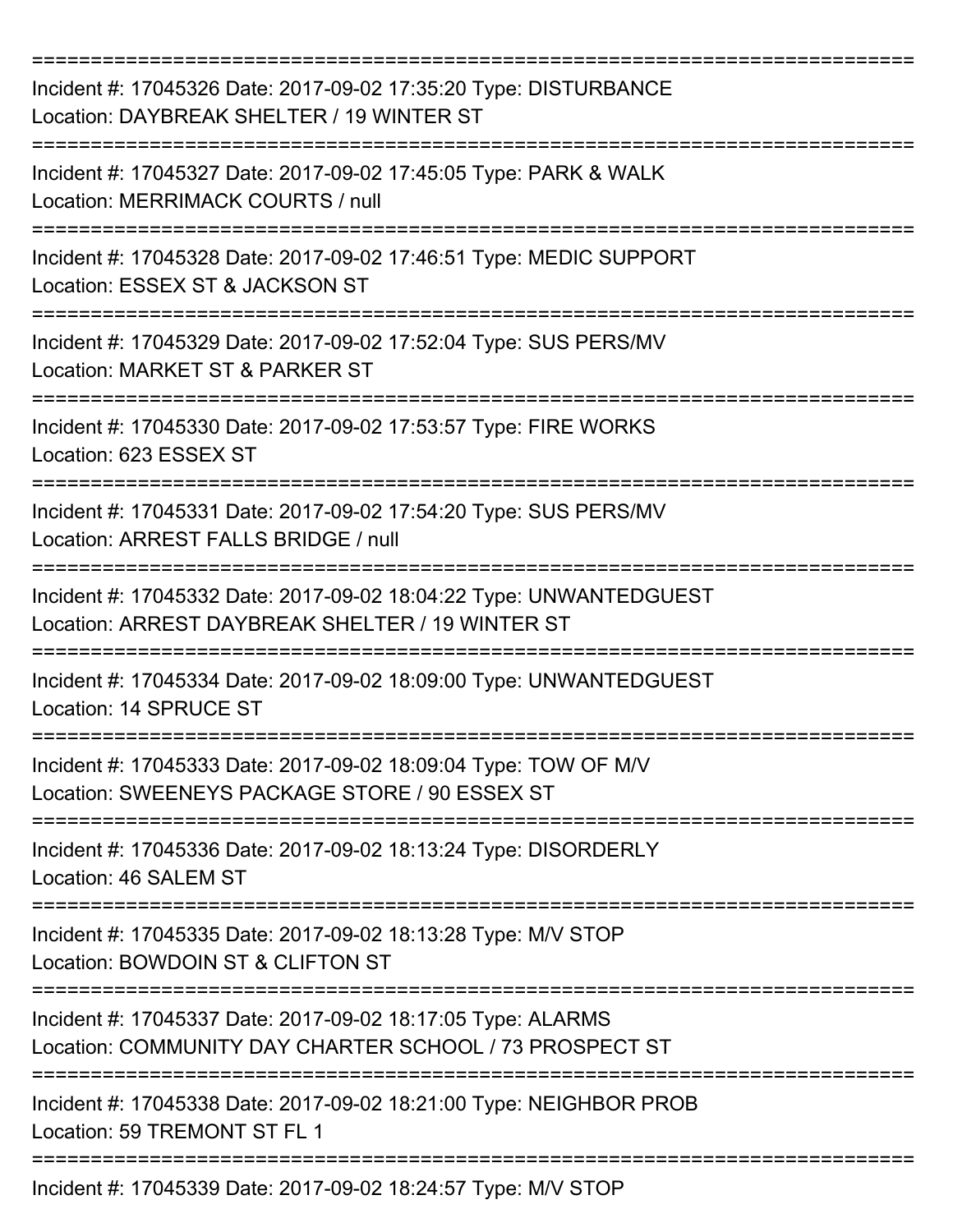| Incident #: 17045340 Date: 2017-09-02 18:38:04 Type: NOISE ORD<br>Location: 75 BERKELEY ST                              |
|-------------------------------------------------------------------------------------------------------------------------|
| Incident #: 17045341 Date: 2017-09-02 18:40:40 Type: DISTURBANCE<br>Location: 32 FITZ ST FL 3                           |
| Incident #: 17045342 Date: 2017-09-02 18:49:33 Type: NOISE ORD<br>Location: 136 EXCHANGE ST                             |
| Incident #: 17045343 Date: 2017-09-02 18:56:21 Type: NOISE ORD<br>Location: 40 FOREST ST                                |
| Incident #: 17045344 Date: 2017-09-02 18:58:03 Type: M/V STOP<br>Location: CARVER ST & SHATTUCK ST                      |
| Incident #: 17045346 Date: 2017-09-02 18:59:52 Type: HIT & RUN M/V<br>Location: ORCHARD ST & UNION ST                   |
| Incident #: 17045345 Date: 2017-09-02 19:01:28 Type: DRUG VIO<br>Location: ARREST / 28 LAKE ST                          |
| Incident #: 17045347 Date: 2017-09-02 19:02:52 Type: SUS PERS/MV<br><b>Location: JUNIPER ST</b>                         |
| Incident #: 17045348 Date: 2017-09-02 19:14:25 Type: ALARMS<br>Location: VANESSA DESMOND RESD, / 10 PEARL ST            |
| Incident #: 17045349 Date: 2017-09-02 19:16:31 Type: DISORDERLY<br>Location: 57 KENNETH ST                              |
| Incident #: 17045350 Date: 2017-09-02 19:34:15 Type: MEDIC SUPPORT<br>Location: ST ANTHONYS / AMESBURY ST & LAWRENCE ST |
| Incident #: 17045351 Date: 2017-09-02 19:36:35 Type: SPECIAL CHECK<br>Location: MARKET ST & PARKER ST                   |
| Incident #: 17045353 Date: 2017-09-02 19:37:52 Type: AUTO ACC/NO PI<br>Location: LAWRENCE ST & TRENTON ST               |
| Incident #: 17045352 Date: 2017-09-02 19:38:20 Type: M/V STOP                                                           |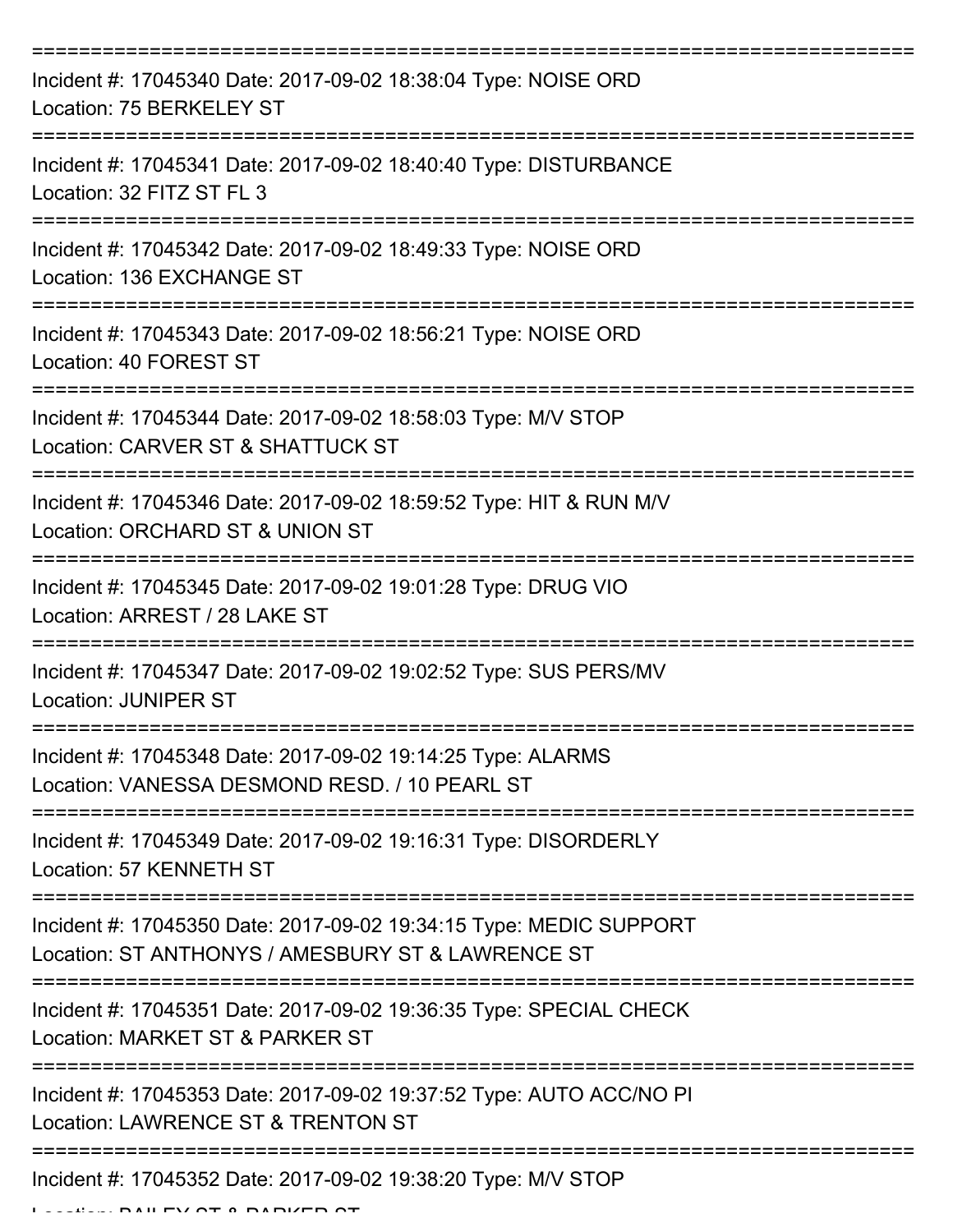| Incident #: 17045354 Date: 2017-09-02 19:40:49 Type: SUICIDE ATTEMPT<br>Location: 478 RIVERSIDE DR #204                             |
|-------------------------------------------------------------------------------------------------------------------------------------|
| Incident #: 17045355 Date: 2017-09-02 19:43:56 Type: SUS PERS/MV<br>Location: 35 CRESCENT ST                                        |
| Incident #: 17045356 Date: 2017-09-02 19:53:28 Type: NOISE ORD<br>Location: 196-198 BAILEY ST                                       |
| Incident #: 17045357 Date: 2017-09-02 19:57:50 Type: NOISE ORD<br>Location: 76 HAWLEY ST                                            |
| Incident #: 17045358 Date: 2017-09-02 19:59:18 Type: NOISE ORD<br>Location: 471 HIGH ST                                             |
| Incident #: 17045359 Date: 2017-09-02 20:01:37 Type: PARK & WALK<br><b>Location: MELVIN ST</b><br>--------------------------------- |
| Incident #: 17045360 Date: 2017-09-02 20:08:42 Type: ANIMAL COMPL<br>Location: 58 LAKE ST                                           |
| Incident #: 17045361 Date: 2017-09-02 20:10:22 Type: VIO CITY ORD<br>Location: CHESTER ST & CLIFTON ST                              |
| Incident #: 17045362 Date: 2017-09-02 20:12:17 Type: M/V STOP<br>Location: 187 BROADWAY                                             |
| Incident #: 17045363 Date: 2017-09-02 20:22:48 Type: DRINKING PUBL<br>Location: HEWITTS / 109 LAWRENCE ST                           |
| Incident #: 17045364 Date: 2017-09-02 20:25:27 Type: DRUG VIO<br>Location: 13 WENDELL ST                                            |
| Incident #: 17045365 Date: 2017-09-02 20:32:51 Type: M/V STOP<br>Location: BUNKERHILL ST & LAWRENCE ST                              |
| Incident #: 17045366 Date: 2017-09-02 20:35:35 Type: NOISE ORD<br>Location: 20 CRESCENT ST                                          |
| Incident #: 17045367 Date: 2017-09-02 20:44:04 Type: M/V STOP                                                                       |

Location: LAWDENCE ST & LEVINGTON ST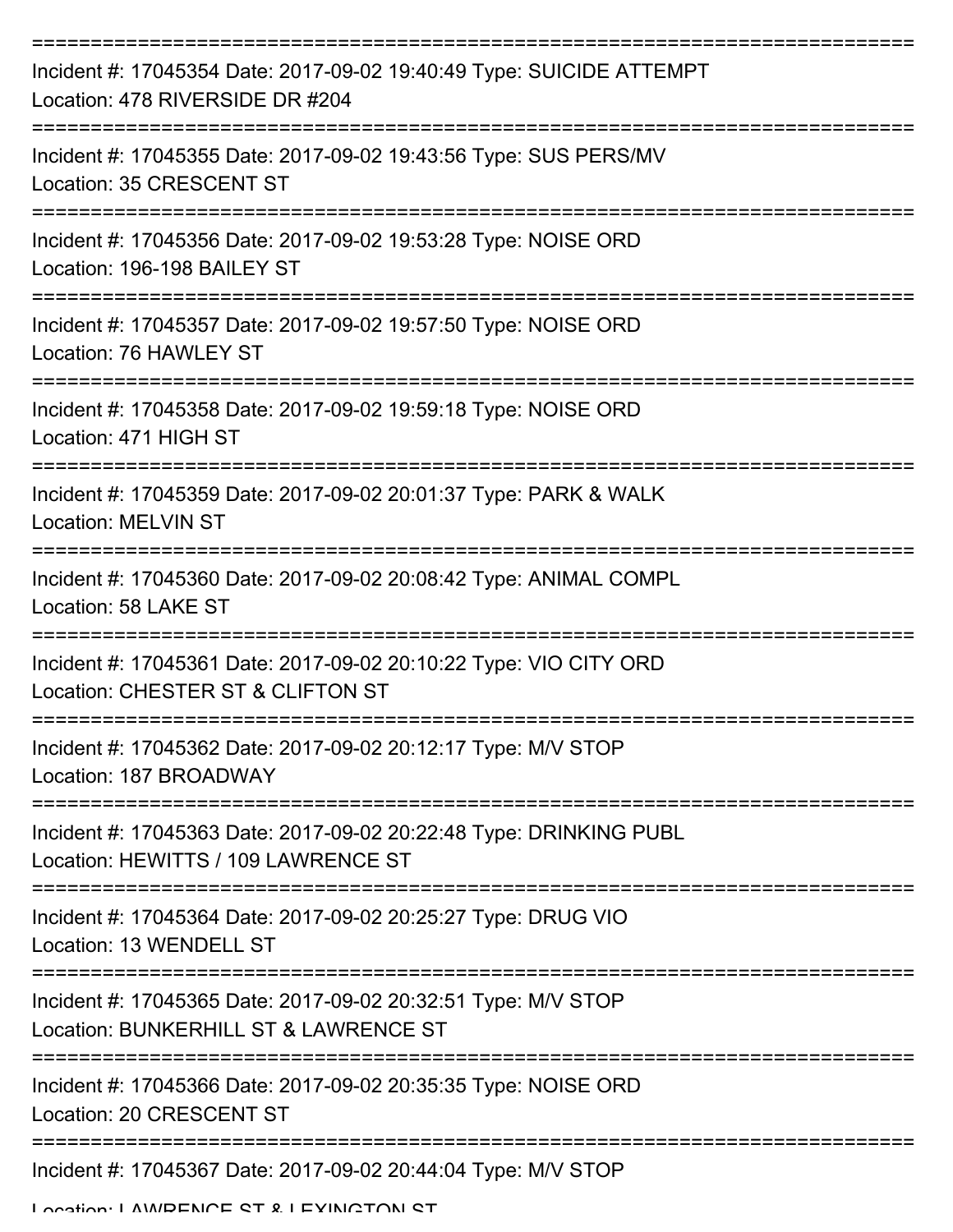| Incident #: 17045368 Date: 2017-09-02 20:44:27 Type: LOUD NOISE<br>Location: HAVERHILL ST & PROSPECT ST                   |
|---------------------------------------------------------------------------------------------------------------------------|
| Incident #: 17045369 Date: 2017-09-02 20:54:04 Type: DOMESTIC/PROG<br>Location: 152 FRANKLIN ST FL 2                      |
| Incident #: 17045370 Date: 2017-09-02 21:01:26 Type: A&B D/W PAST<br>Location: 330 LAWRENCE ST                            |
| Incident #: 17045371 Date: 2017-09-02 21:10:33 Type: NOISE ORD<br>Location: BUSWELL ST & EUTAW ST                         |
| Incident #: 17045373 Date: 2017-09-02 21:12:26 Type: LOUD NOISE<br>Location: HAVERHILL ST & PROSPECT ST                   |
| Incident #: 17045372 Date: 2017-09-02 21:12:31 Type: NOISE ORD<br>Location: 471 HIGH ST                                   |
| Incident #: 17045374 Date: 2017-09-02 21:17:02 Type: SPECIAL CHECK<br><b>Location: BOWDOIN ST</b>                         |
| =================<br>Incident #: 17045375 Date: 2017-09-02 21:19:59 Type: SPECIAL CHECK<br>Location: 29 N PARISH RD       |
| Incident #: 17045376 Date: 2017-09-02 21:20:28 Type: SPECIAL CHECK<br>Location: 30 KINGSTON ST                            |
| ===============<br>Incident #: 17045378 Date: 2017-09-02 21:27:23 Type: DRUG VIO<br>Location: 26 MARGIN ST                |
| Incident #: 17045377 Date: 2017-09-02 21:27:27 Type: DRUG OVERDOSE<br>Location: 96 PARK ST                                |
| =======================<br>Incident #: 17045379 Date: 2017-09-02 21:30:16 Type: SPECIAL CHECK<br>Location: 30 KINGSTON ST |
| Incident #: 17045380 Date: 2017-09-02 21:36:20 Type: MEDIC SUPPORT<br>Location: 30 BROOK ST FL 1                          |
| Incident #: 17045381 Date: 2017-09-02 21:39:29 Type: MISSING PERS<br>Location: 24 CEDAR ST                                |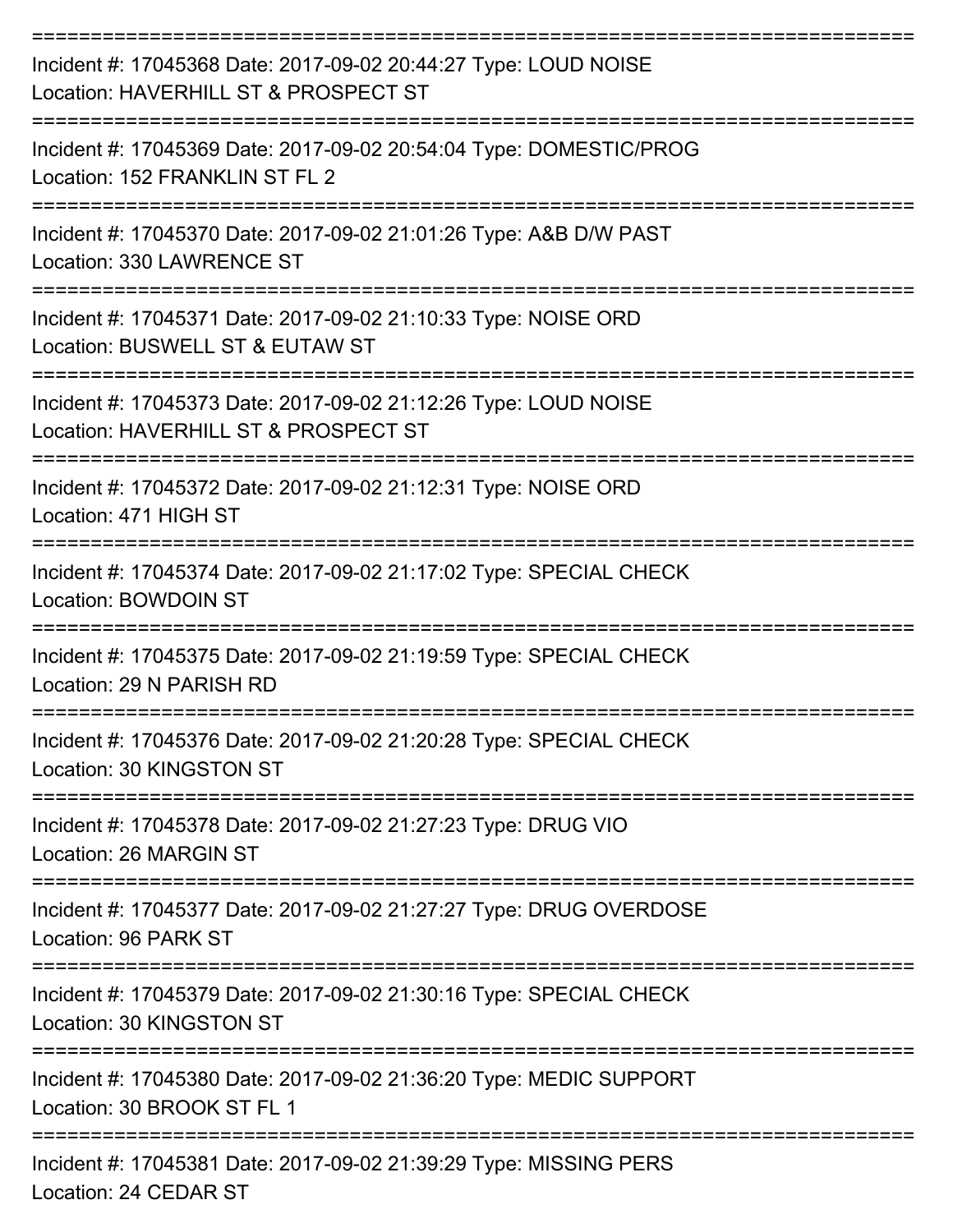| Incident #: 17045382 Date: 2017-09-02 21:49:53 Type: SHOPLIFTING<br>Location: HEWITTS PACKAGE STORE, INCORP / 109 LAWRENCE ST  |
|--------------------------------------------------------------------------------------------------------------------------------|
| Incident #: 17045383 Date: 2017-09-02 21:52:45 Type: SHOTS FIRED<br>Location: 42 BROOK ST                                      |
| Incident #: 17045384 Date: 2017-09-02 22:22:15 Type: DOMESTIC/PROG<br>Location: ARREST / 130 NEWBURY ST FL 1                   |
| Incident #: 17045385 Date: 2017-09-02 22:25:19 Type: NOISE ORD<br>Location: 144 WILLOW ST                                      |
| Incident #: 17045386 Date: 2017-09-02 22:26:59 Type: AUTO ACC/NO PI<br>Location: CHICKERING ST & WINTHROP AV                   |
| Incident #: 17045387 Date: 2017-09-02 22:36:09 Type: SUS PERS/MV<br>Location: RELIEF'S IN / 34 MARKET ST                       |
| Incident #: 17045388 Date: 2017-09-02 22:50:00 Type: NOISE ORD<br>Location: 75 WATER ST                                        |
| Incident #: 17045389 Date: 2017-09-02 22:50:48 Type: NOISE ORD<br>Location: 515 LOWELL ST                                      |
| Incident #: 17045390 Date: 2017-09-02 22:53:32 Type: DK (DRUNK)<br>Location: WAVE GAS STATION / 329 WINTHROP AV                |
| :=================================<br>Incident #: 17045391 Date: 2017-09-02 23:10:06 Type: LOUD NOISE<br>Location: 6 DEBBIE LN |
| Incident #: 17045392 Date: 2017-09-02 23:14:57 Type: NOISE ORD<br>Location: MARKET ST & PARKER ST                              |
| Incident #: 17045393 Date: 2017-09-02 23:26:09 Type: NOISE ORD<br>Location: 35-37 AMHERST ST                                   |
| Incident #: 17045394 Date: 2017-09-02 23:28:09 Type: VIO CITY ORD<br>Location: TOW / 45 BROMFIELD ST                           |
| Incident #: 17045395 Date: 2017-09-02 23:34:17 Type: NOISE ORD<br>Location: 7 BOXFORD ST                                       |